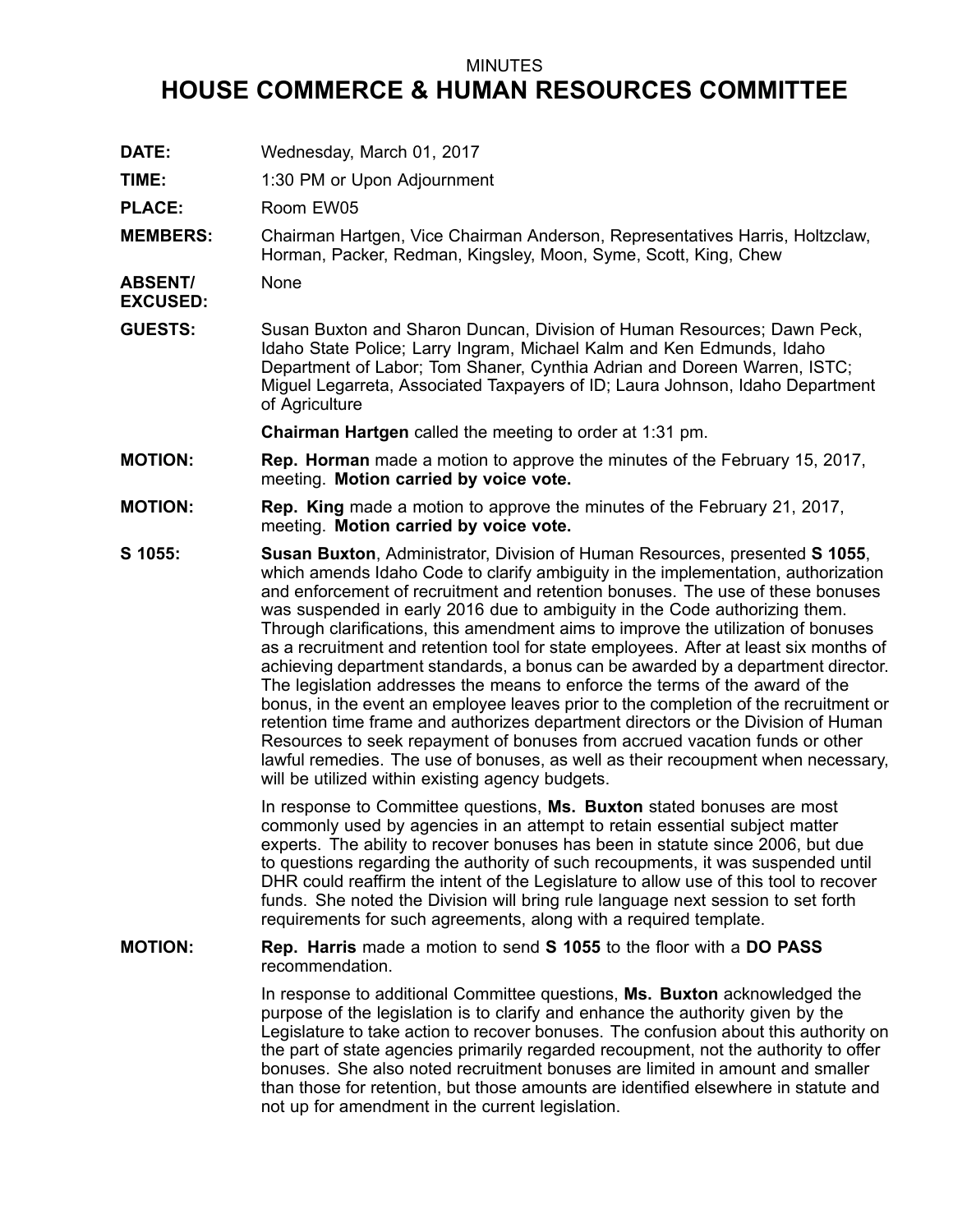- **VOTE ON MOTION: Chairman Hartgen** called for <sup>a</sup> vote on the motion to send **S 1055** to the floor with <sup>a</sup> **DO PASS** recommendation. **Motion carried by voice vote. Rep. Harris** will sponsor the bill on the floor.
- **RS 25423: Ken Edmunds**, Director, Department of Labor, presented **RS 25423**, which is <sup>a</sup> rewrite and tightening of **H 164**, which failed to pass the House of Representatives. The proposed legislation came out of <sup>a</sup> need for the Idaho Department of Labor to have access to federal tax information (FTI); to retain access, employees must subject to <sup>a</sup> FBI fingerprint-based background check. At times other department programs require employees to be background checked, but because the Committee felt that was too broad, that language was removed and the proposed legislation only addresses the 26 current employees with access to FTI. Other changes in the proposed legislation include the removal of some immunity language and the decision not to buy <sup>a</sup> fingerprint machine; the Department will wait until the Tax Commission has determined how many of their employees will need to undergo <sup>a</sup> background check, before potentially purchasing <sup>a</sup> machine. For now, Department of Labor employees will be sent to the Idaho State Police for their background check.

In response to Committee questions, **Mr. Edmunds** stated if the IDOL could not access FTI, the state would lose several million dollars per year in unpaid, unrecovered unemployment taxes. He estimated the Tax Commission will have more than 400 employees with access to FTI that will need to be background checked; legislation to buy <sup>a</sup> fingerprint machine to handle the increased need may be introduced next session.

## **MOTION: Rep. Anderson** made <sup>a</sup> motion to introduce **RS 25423.**

In response to additional Committee questions, **Mr. Edmunds** explained the scope of the original legislation was broader because the Department wanted to avoid asking the Legislature for authorization every time <sup>a</sup> new group of employees, no matter how small, needed to be checked. He noted the proposed legislation meets the current minimum requirements to preserve access to FTI. He acknowledged FBI fingerprint-based background checks can only be done with statutory authority and without the provided access to FTI, there would not be <sup>a</sup> way for the department to prevent unemployment fraud.

**SUBSTITUTE MOTION: Rep. Packer** made <sup>a</sup> substitute motion to introduce **RS 25423** and recommend it be sent directly to the Second Reading Calendar, in acknowledgment of the good faith changes made by the department.

> **Reps. Holtzclaw** and **Scott** stated they were **in support** of the substitute motion, because the proposed legislation had addressed their concerns with the original bill.

**VOTE ON SUBSTITUTE MOTION: Chairman Hartgen** called for <sup>a</sup> vote on the substitute motion to introduce **RS 25423** and recommend it be sent directly to the Second Reading Calendar. **Motion carried by voice vote. Rep. Anderson** will sponsor the bill on the floor.

> **Megan Ronk**, Director, Department of Commerce, introduced Idaho's three international trade office managers: **Eddie Yen**, Asia Office; **Tara Qu**, China Office and **Fabiola McClellan**, Mexico Office. Director Ronk explained the state has invested in international trade for decades and the international trade offices are jointly managed by the Department of Commerce and State Department of Agriculture. She also stated over 80% of Idaho's international exports come from small-medium businesses.